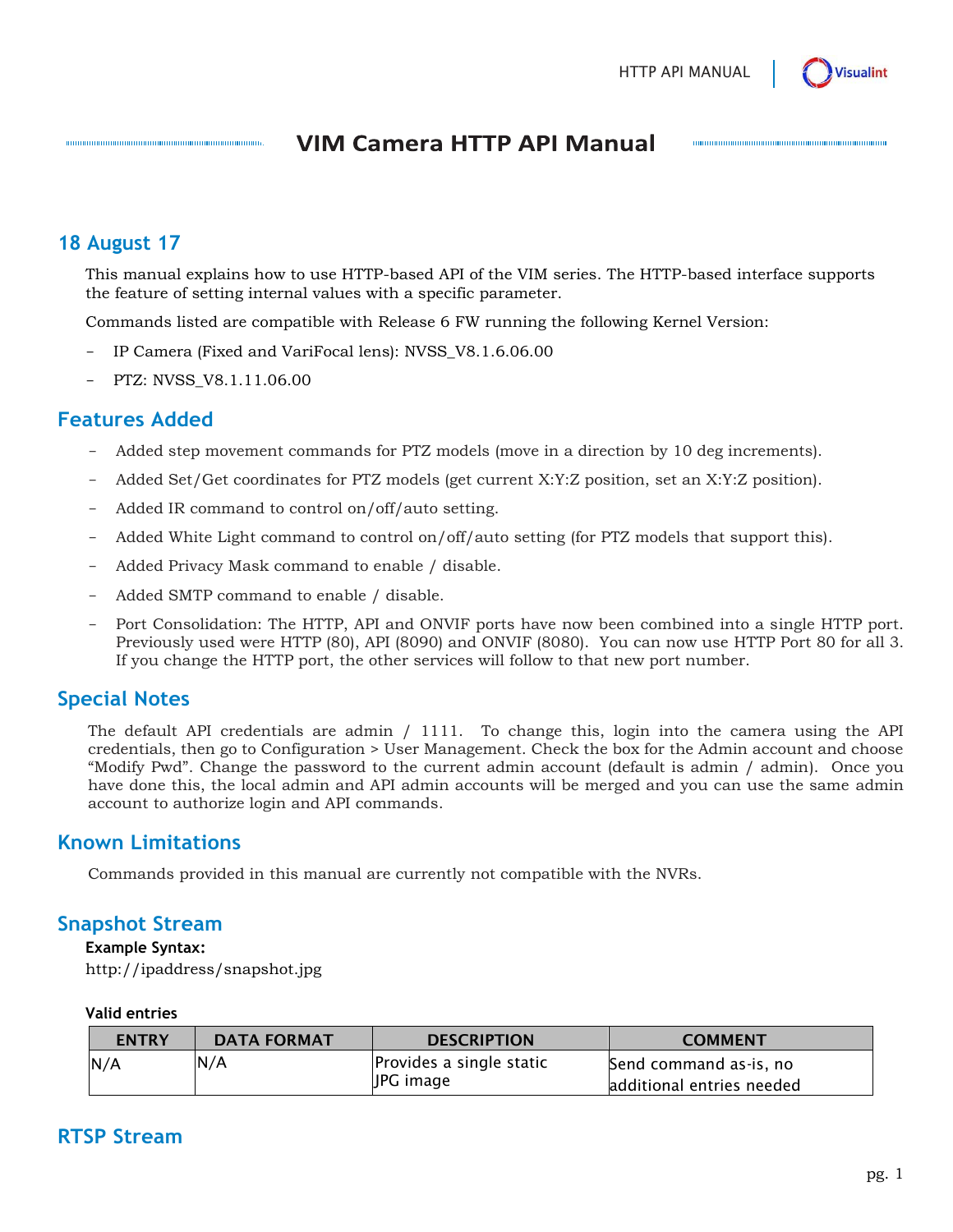

#### **Example Syntax:**

rtsp://username:password@ipaddress:**Port**/1/**StreamID**

#### **Valid entries**

| <b>ENTRY</b>    | <b>DATA FORMAT</b> | <b>DESCRIPTION</b>                                                                                                                    | <b>COMMENT</b>          |
|-----------------|--------------------|---------------------------------------------------------------------------------------------------------------------------------------|-------------------------|
| Port            | 554                | Default RTSP port, can be<br>changed by going to<br>Configuration > Network<br>Management > Network<br>Service > Other > RTSP<br>Port | Must be a numeric value |
| <b>StreamID</b> | $\sim$ 3           | 1st Stream, 2nd Stream<br>or 3rd Stream                                                                                               | Must be a numeric value |

## **VCA Events**

#### **Example Syntax:**

http://username:password@ipaddress/ISAPI/SystemEx/Video/inputs/channels/1/Rule/**RuleID**/scenes/**SceneID**/ VCA/**Action**

#### **Valid entries**

| <b>ENTRY</b> | <b>DATA FORMAT</b> | <b>DESCRIPTION</b>                          | <b>COMMENT</b>          |
|--------------|--------------------|---------------------------------------------|-------------------------|
| RuleID       | $\sim 8$           | Corresponds to the Rule<br>IID              | Must be a numeric value |
| ScenelD      | $\sim$ 16          | Corresponds to the Scene<br>IID             | Must be a numeric value |
| Action       | enabled   disabled | Either enables or disables<br>the VCA event |                         |

## **Video Streams**

#### **Example Syntax:**

http://username:password@ipaddress/ISAPI/streamingEx/channels/1/**Action**

#### **Valid entries**

| <b>ENTRY</b>  | <b>DATA FORMAT</b> | <b>DESCRIPTION</b>                       | <b>COMMENT</b>                                            |
|---------------|--------------------|------------------------------------------|-----------------------------------------------------------|
| <b>Action</b> | enabled   disabled | Enables or disables the<br>lvideo stream | This disables ONVIF/RTSP,<br>Web UI will still show video |

# **Digital Output**

#### **Example Syntax:**

http://username:password@ipaddress/ISAPI/SystemEx/Output/**OutputID**/**Action**

#### **Valid entries**

| <b>ENTRY</b>  | <b>DATA FORMAT</b> | <b>DESCRIPTION</b>                 | <b>COMMENT</b>                                           |
|---------------|--------------------|------------------------------------|----------------------------------------------------------|
| OutputID      | $\sim$ 3           | Corresponds to the Alarm<br>Output | Some models differ on the<br>amount of outputs available |
| <b>Action</b> | enabled   disabled | Either enables or disables         |                                                          |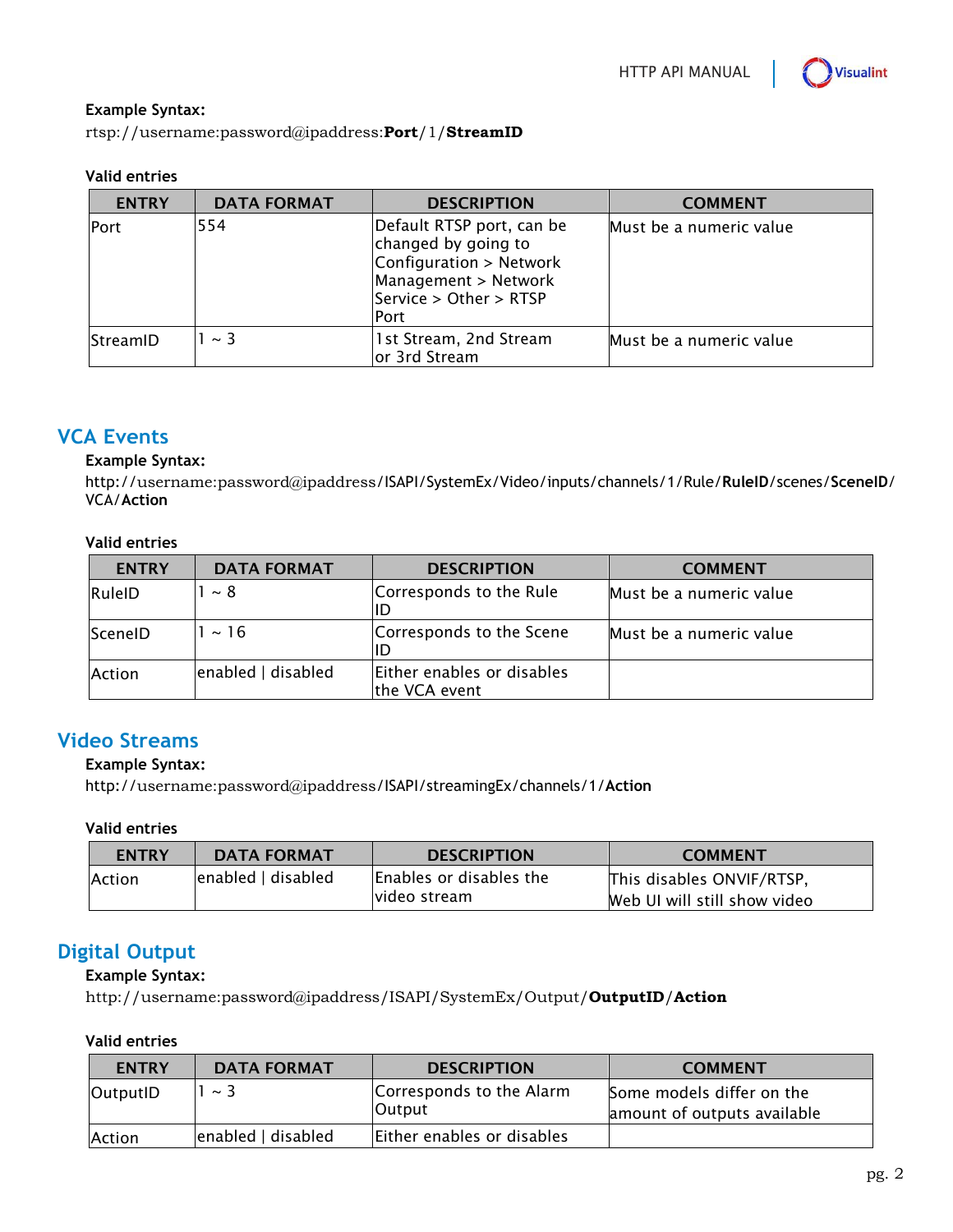

|  | the Alarm Output |
|--|------------------|
|--|------------------|

## **Audio Input**

### **Example Syntax:**

http://username:password@ipaddress/ISAPI/SystemEx/Audio/1/**Action**

### **Valid entries**

| <b>ENTRY</b>  | <b>DATA FORMAT</b>  | <b>DESCRIPTION</b>         | <b>COMMENT</b> |
|---------------|---------------------|----------------------------|----------------|
| <b>Action</b> | lenabled I disabled | Either enables or disables |                |
|               |                     | the Audio Input            |                |

# **HTTP MJPEG Stream**

### **Example Syntax:**

http://username:password@ipaddress/ISAPI/MjpegStream/1/**StreamID**

### **Valid entries**

| <b>ENTRY</b> | <b>DATA FORMAT</b> | <b>DESCRIPTION</b>                              | <b>COMMENT</b>                                               |
|--------------|--------------------|-------------------------------------------------|--------------------------------------------------------------|
| StreamID     | $\sim$ /           | Corresponds to the 1st<br>Stream and 2nd Stream | Video Encoding must be set<br>to MotionJPEG for this to work |

# **Send PTZ to Preset**

### **Example Syntax:**

http://username:password@ipaddress/PSIA/PTZCtrlEx/channels/1/presets/**PresetID**/goto

### **Valid entries**

| <b>ENTRY</b>     | <b>DATA FORMAT</b> | <b>DESCRIPTION</b>                    | <b>COMMENT</b>           |
|------------------|--------------------|---------------------------------------|--------------------------|
| <b>IPresetID</b> | $~\sim 60$         | Corresponds to the<br>IPreset number. | Must be a numeric value. |

# **Send PTZ to Scene**

### **Example Syntax:**

http://username:password@ipaddress/PSIA/PTZCtrlEx/channels/1/scenes/**SceneID**/goto

### **Valid entries**

| <b>ENTRY</b>   | <b>DATA FORMAT</b> | <b>DESCRIPTION</b>           | <b>COMMENT</b>           |
|----------------|--------------------|------------------------------|--------------------------|
| <b>SceneID</b> | 16<br>$\sim$       | Corresponds to the<br>Scene. | Must be a numeric value. |

# **PTZ Movement**

## **Example Syntax:**

http://username:password@ipaddress/PSIA/PTZCtrlEx/channels/1/controls/**Action**

### **Valid entries**

| <b>ENTRY</b>  | <b>DATA FORMAT</b> | <b>DESCRIPTION</b>   | COMMENT                  |
|---------------|--------------------|----------------------|--------------------------|
| <b>Action</b> | ur                 | Moves the PTZ upward | Movement continues until |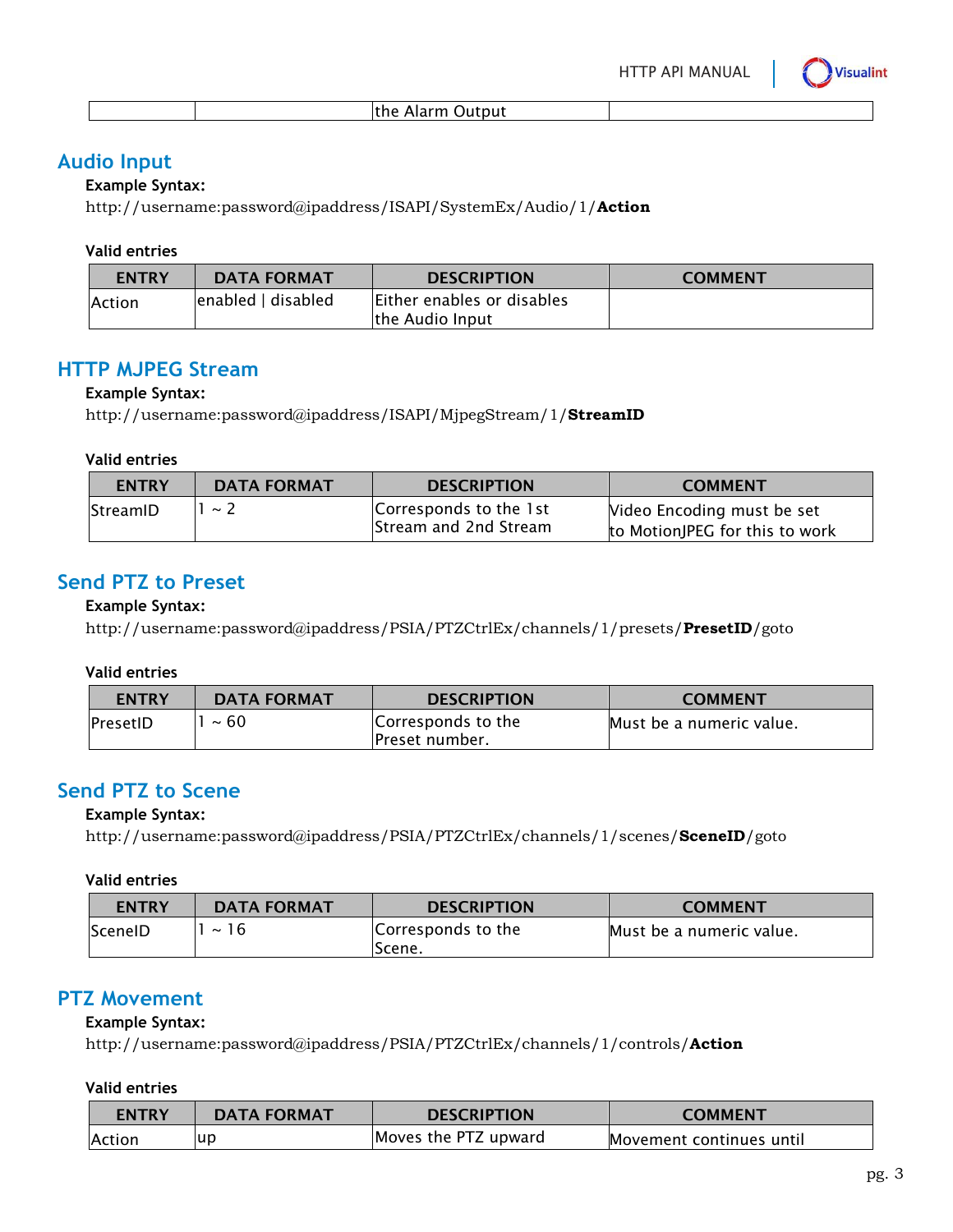HTTP API MANUAL



|        |           |                                            | stop command is received.                              |
|--------|-----------|--------------------------------------------|--------------------------------------------------------|
| Action | down      | Move the PTZ downward                      | Movement continues until<br>stop command is received.  |
| Action | Left      | Moves the PTZ to the left                  | Movement continues until<br>stop command is received.  |
| Action | Right     | Moves the PTZ to the<br>right              | Movement continues until<br>stop command is received.  |
| Action | Leftup    | Moves the PTZ upward<br>toward the left    | Movement continues until<br>stop command is received.  |
| Action | Rightup   | Moves the PTZ upward<br>toward the right   | Movement continues until<br>stop command is received.  |
| Action | Leftdown  | Moves the PTZ downward<br>toward the left  | Movement continues until<br>stop command is received.  |
| Action | Rightdown | Moves the PTZ downward<br>toward the right | Movement continues until<br>stop command is received.  |
| Action | Zoomin    | Zooms the PTZ in                           | Movement continues until<br>stopped or end is reached. |
| Action | Zoomout   | Zooms the PTZ out                          | Movement continues until<br>stopped or end is reached. |
| Action | stop      | Stops all PTZ movement                     |                                                        |

# **PTZ Step Movement**

### **Example Syntax:**

http://username:password@ipaddress/PSIA/PTZCtrlEx/channels/1/Minicontrols/**Action**

### **Valid entries**

| <b>ENTRY</b> | <b>DATA FORMAT</b> | <b>DESCRIPTION</b>                    | <b>COMMENT</b>                                         |
|--------------|--------------------|---------------------------------------|--------------------------------------------------------|
| Action       | up                 | Moves the PTZ up by 10<br>deg         | Movement continues until<br>stopped or end is reached. |
| Action       | down               | Moves the PTZ down by<br>$10$ deg     |                                                        |
| Action       | left               | Moves the PTZ left by 10<br>ldeg      |                                                        |
| Action       | right              | Moves the PTZ right by<br>$10$ deg    |                                                        |
| Action       | zoomin             | Zooms the PTZ in<br>increments        |                                                        |
| Action       | zoomout            | Zooms the PTZ out in<br>increments    |                                                        |
| Action       | focuson            | Turn the auto focus of<br>lthe PTZ on |                                                        |
| Action       | focusoff           | Turn the auto focus of<br>the PTZ off |                                                        |

# **Get PTZ Coordinates**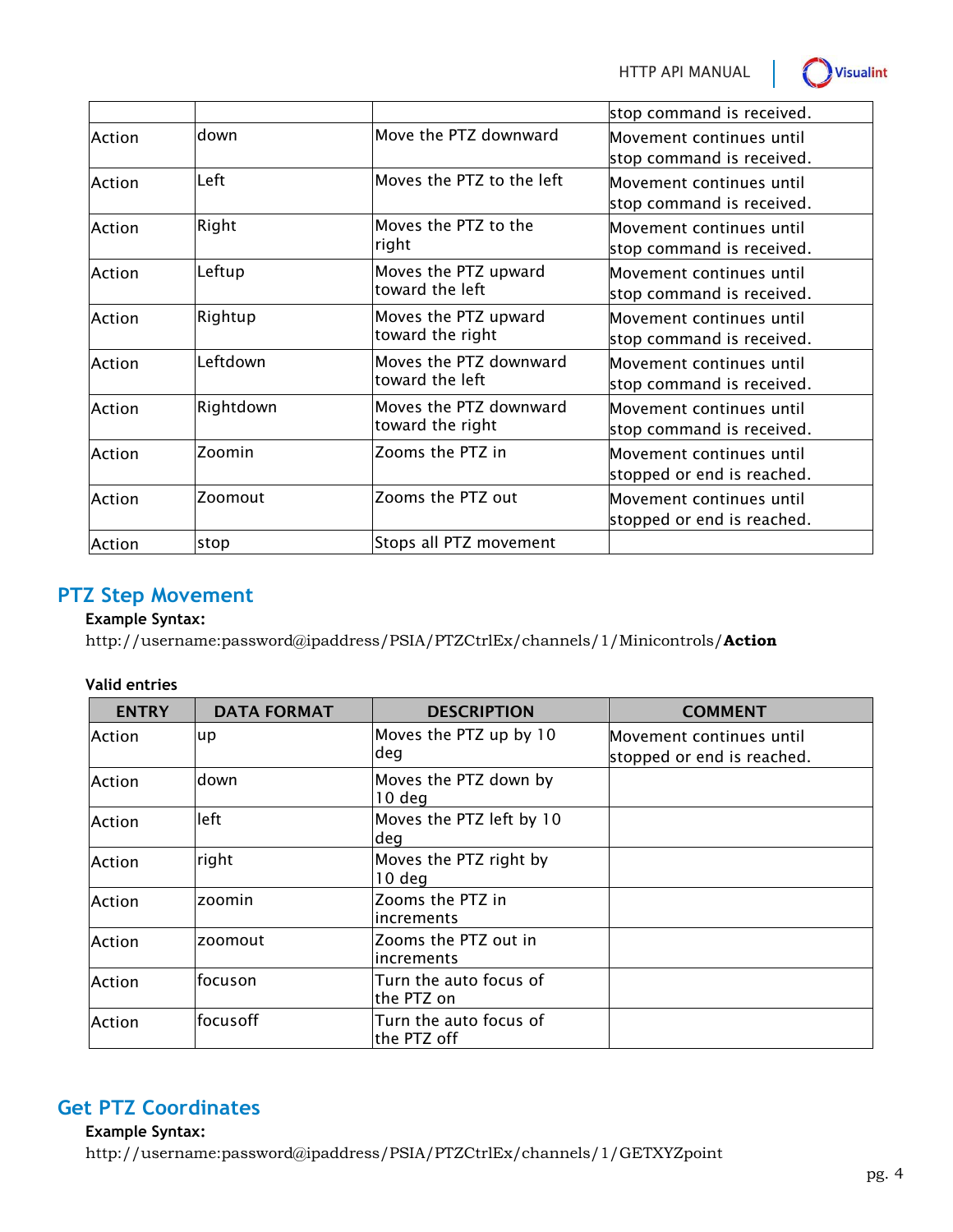#### **Valid entries**

| <b>ENTRY</b> | <b>DATA FORMAT</b> | <b>DESCRIPTION</b>                                                      | <b>COMMENT</b>                                        |
|--------------|--------------------|-------------------------------------------------------------------------|-------------------------------------------------------|
| N/A          | N/A                | lThis command will<br>provide the current XYZ<br>coordinates of the PTZ | Send command as-is, no<br>ladditional entries needed. |

## **Set PTZ Coordinates**

### **Example Syntax:**

http://username:password@ipaddress/PSIA/PTZCtrlEx/channels/1/Xpoint/**XID**/Ypoint/**YID**/Zoom/**ZID**

#### **Valid entries**

| <b>ENTRY</b> | <b>DATA FORMAT</b> | <b>DESCRIPTION</b>     | <b>COMMENT</b>           |
|--------------|--------------------|------------------------|--------------------------|
| <b>XID</b>   | $~\sim$ 260        | Sets the X position    | Must be a numeric value. |
| <b>YID</b>   | $0 \sim 93$        | Sets the Y position    | Must be a numeric value. |
| <b>ZID</b>   | $\sim$ 50          | Sets the Zoom position | Must be a numeric value. |

## **IR Control**

### **Example Syntax:**

http://username:password@ipaddress/PSIA/IRLamp/channels/1/**Action**

#### **Valid entries**

| <b>ENTRY</b>  | <b>DATA FORMAT</b> | <b>DESCRIPTION</b>        | <b>COMMENT</b>               |
|---------------|--------------------|---------------------------|------------------------------|
| <b>Action</b> | $ on $ off $ auto$ | Sets the IR lamp settings | Default is auto. If you turn |
|               |                    |                           | on, it will always be on.    |

# **White Light Control**

### **Example Syntax:**

http://username:password@ipaddress/PSIA/WhiteLight/channels/1/**Action**

### **Valid entries**

| <b>ENTRY</b> | <b>DATA FORMAT</b> | <b>DESCRIPTION</b>                      | <b>COMMENT</b>                                            |
|--------------|--------------------|-----------------------------------------|-----------------------------------------------------------|
| Action       | $ on $ off $ auto$ | Sets the White Light<br><b>settings</b> | Default is auto. If you turn<br>on, it will always be on. |

## **Privacy Mask**

### **Example Syntax:**

http://username:password@ipaddress/ISAPI/PrivacyMask/channels/1/**Action**

### **Valid entries**

| <b>ENTRY</b>   | <b>DATA FORMAT</b>  | <b>DESCRIPTION</b>      | <b>COMMENT</b> |
|----------------|---------------------|-------------------------|----------------|
| <b>IAction</b> | lenabled I disabled | Creates a privacy mask  |                |
|                |                     | around the entire image |                |

## **SMTP Mail Server**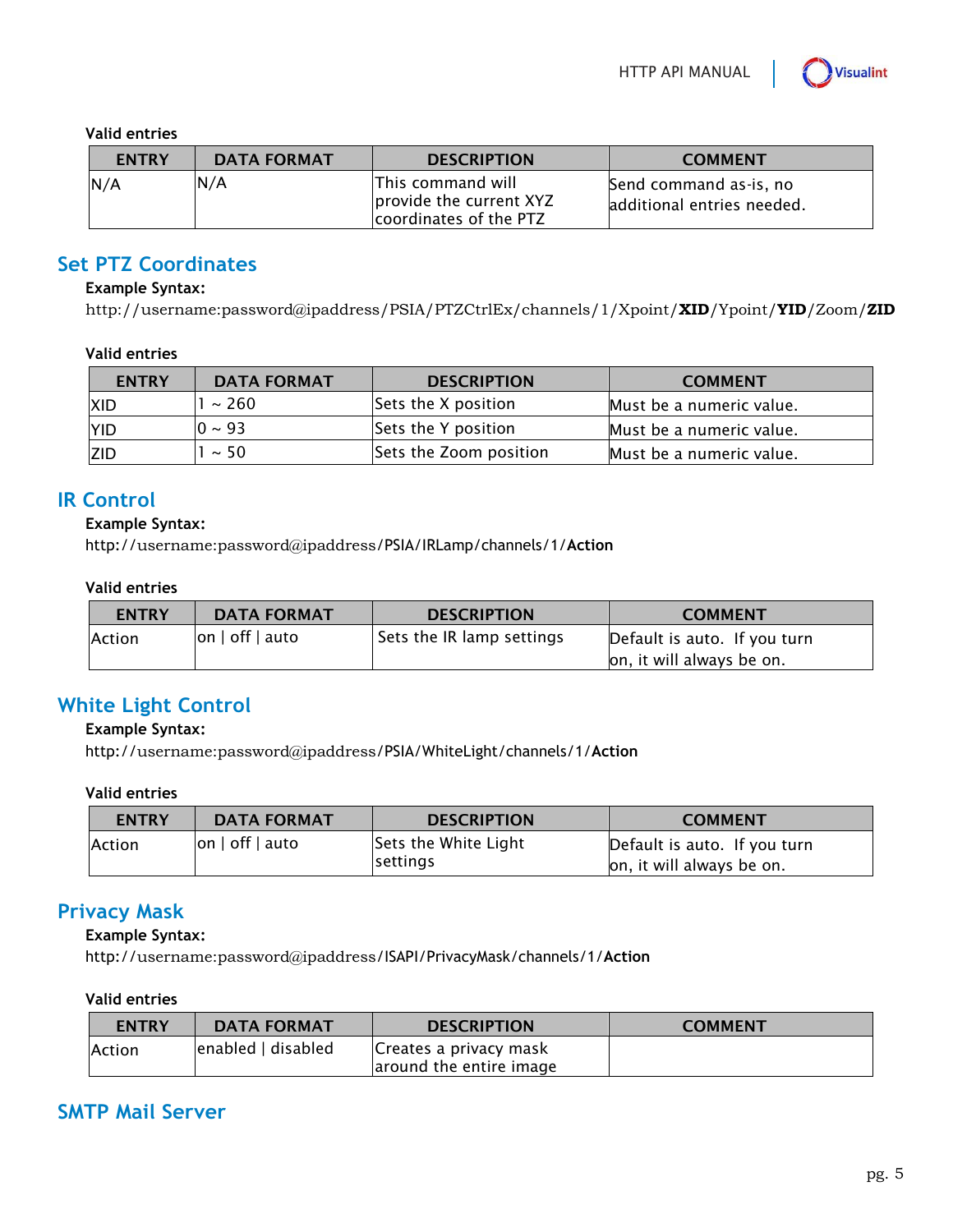

### **Example Syntax:**

http://username:password@ipaddress/ISAPI/SystemEx/Network/mailing/Holdonoff/channels/1/time/**Ti meValue**/**Action**

### **Valid entries**

| <b>ENTRY</b>     | <b>DATA FORMAT</b> | <b>DESCRIPTION</b>                                           | <b>COMMENT</b>                                  |
|------------------|--------------------|--------------------------------------------------------------|-------------------------------------------------|
| <b>TimeValue</b> | $10 \sim 300$      | Holds all VCA<br>notifications until the<br>time has expired | Must be a numeric value.<br>Time is in seconds. |
| Action           | enabled   disabled | Either enables or disables<br>the Hold Time                  |                                                 |

# **Email Delay Time**

### **Example Syntax:**

http://username:password@ipaddress/ISAPI/SystemEx/Network/mailing/Delayonoff/channels/1/time/**T imeValue**/**Action**

### **Valid entries**

| <b>ENTRY</b>     | <b>DATA FORMAT</b> | <b>DESCRIPTION</b>                                                                                            | <b>COMMENT</b>           |
|------------------|--------------------|---------------------------------------------------------------------------------------------------------------|--------------------------|
| <b>TimeValue</b> | $10 \sim 300$      | Sends the first VCA<br>notification, and delays<br>all subsequent<br>notifications until time<br>has expired. | Must be a numeric value. |
| Action           | enabled   disabled | Either enables or disables<br>the Delay Time.                                                                 |                          |

# **Cancel All Emails**

### **Example Syntax:**

http://username:password@ipaddress/ISAPI/System/Network/mailing/DelayTimeReset

### **Valid entries**

| <b>ENTRY</b> | <b>DATA FORMAT</b> | <b>DESCRIPTION</b>                                                       | <b>COMMENT</b>                                       |
|--------------|--------------------|--------------------------------------------------------------------------|------------------------------------------------------|
| N/A          | N/A                | This command will cancel<br>all pending emails and<br>purge from memory. | Send command as-is, no<br>additional entries needed. |

## **SMTP Server**

### **Example Syntax:**

http://username:password@ipaddress/ISAPI/SetSMTPState/channels/1/SMTP/**Server**/**Action**

### **Valid entries**

| <b>ENTRY</b> | <b>DATA FORMAT</b> | <b>DESCRIPTION</b>                                 | <b>COMMENT</b>           |
|--------------|--------------------|----------------------------------------------------|--------------------------|
| Server       | $\sim$ 2           | Listed under Alarm<br>Management > Email<br>Alarm  | Must be a numeric value. |
| Action       | enabled   disabled | Enables or disables the<br>Email Alarm SMTP server |                          |